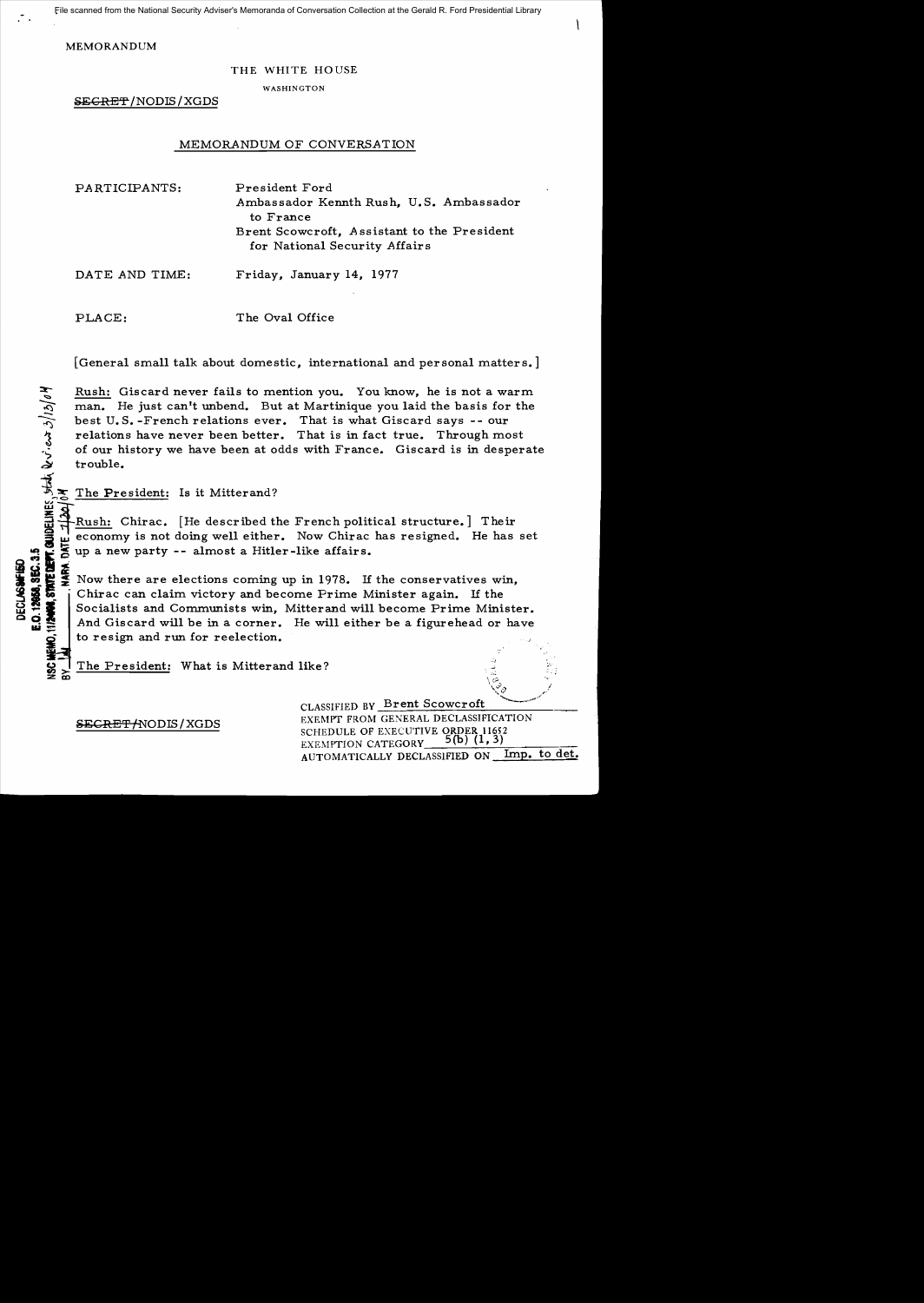## $-$ <del>SECRET'</del>-/NODIS / XGDS 2

Rush: He is a very sharp man. He tells me he is all moderation and that in his government the Socialist -- not the Communists -- view would prevail.

I think the chief cause of our improved relations with France is we paid attention to them bilaterally. What a change there has been from the DeGau11e/Pompidou period.

The President: How is the French economy doing?

Rush: It is a basically strong economy, but it's in trouble. In Italy there is a weak economy and a weak government. There is real danger of a Socialist/Communist victory at the polls in 1977. And whatever variety of Communists they are, the result has to be detrimental to our interests.

The President: They are just bound to act like Communists and to have a relationship to the USSR.

Rush: That is right.



eECRE'P-fNODIS /XGDS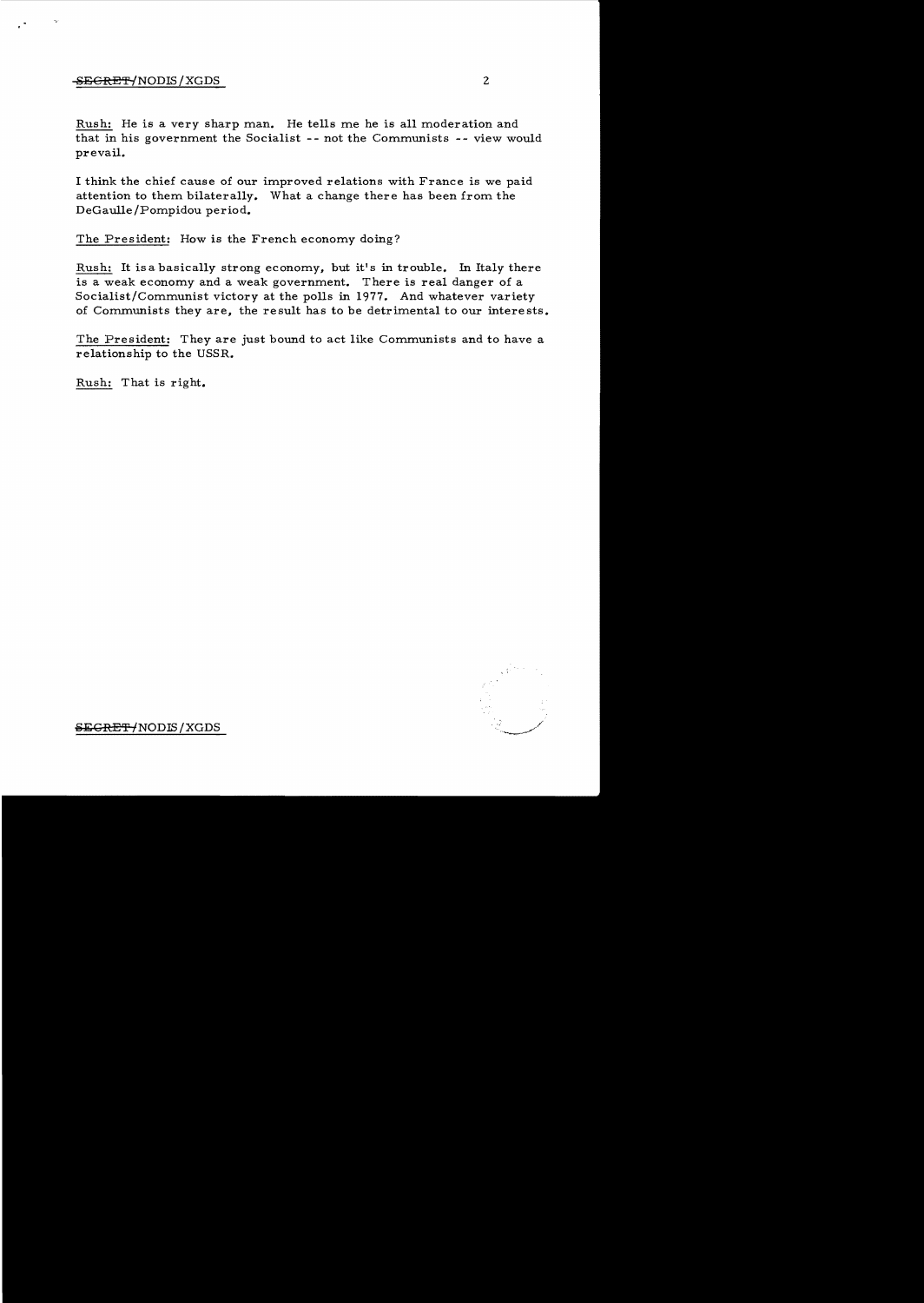M Clinh Royh Commal sunall, talk about the downesting inti + personal <u>mathers)</u> Gescard muni field to munition gon Jon Many he is not a warm more He just can't cruded, but at matingin ju land a hois for a bot US-Fa Watter ern. That is what Great soy - one Whiting have much him better. of That is in facture. I have most of and history un home been at votes cul Es. Gernel à in departe trouble Chine (Decurived Fr. pvl. shirtune)  $\mathbb{Z}$  . The eveny is ent din culturation ega comme party - almost a Nitter like offan. Liver this one electron com y in 8. If a consenation comm, China com clair Circley & because Par après de Sere/Prent Griml will we in a Corner, Ne will es thos exemployed de havets unique What is unthrund like He is a empehant mon. He tell me he is all involu atront en hi jours **DECLASSIFIED** E.O. 12958, SEC. 3.5 NSC MEMO, 11/24/98, STATE DEPT. CONDELINES State lines 3/0/04  $=$  NADA DATE  $130/04$